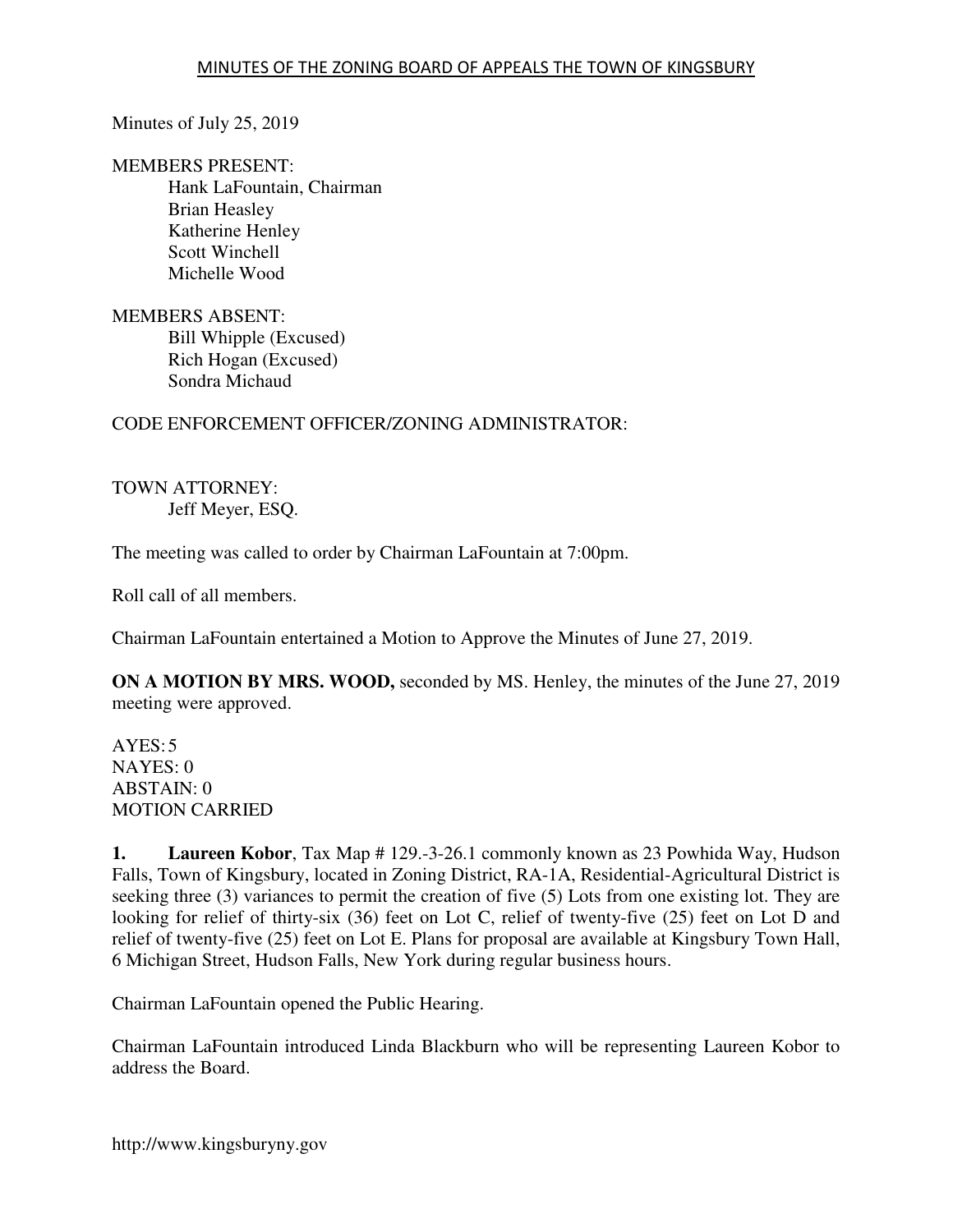Zoning Board of Appeals July 25, 2019 Page 2 of 9

Ms. Blackburn stated at this time lots D and E will be combined together. They are asking for a one hundred fifty feet (150 feet) relief for this area. Lot C will need one hundred sixty-four feet (164 feet) of relief.

Mr. Winchell stated there already is a pre-existing, non-conforming right of way.

Attorney Meyer stated Ms. Kobor already owns the right of way and does not have to be as strict.

Mr. Winchell questioned what Ms. Kobor's the intentions were for the lots.

Ms. Blackburn stated they are planning to sell the lots as building lots or farming lots depending on what the buyer wants to do with the land.

Ms. Blackburn stated what they have found is if they try to sell this property as a whole, they had trouble selling it. The structure on the property is a two (2) family home. There were people looking at this property as an income property but they didn't want all of the land that would come with it. Other people looking at it for farm land they did not want the house. This is why the change to the subdividing the property.

Ms. Blackburn stated the people that were farming this property have stopped paying the rent. They are hoping to get the variances so that they can sell the lots. They do not have anyone farming it at this time.

Rick Therrien, Sr., 123 Rock City Road, is opposed to the subdivision. He was original owner of the property located at 178 Rock City Road. He has sold the property to his son so that he could build his house. His son initially bought this property for the farming view. Mr. Therrien stated he has lived in his home for 22 years. He lives across the street from the right away for Lots D and E and has never seen anyone use this right of way. The farm tractors always went in and out the right of way between the Hafner home and Mr. Therrien's son home. The Hafner's bought a piece of Lot C and by doing this it blocks out part of the right away

Ms. Blackburn stated the Hafner's bought the piece of property because they were using a shed on this property for years that they did not own as well as a gravel driveway that leads to the shed to park their vehicles.

Ms. Blackburn stated they approached the Hafner's about buying this piece of land if they were going to continue to use it. They agreed to buy it. She feels in reality they were buying the shed and barn located there and not the land.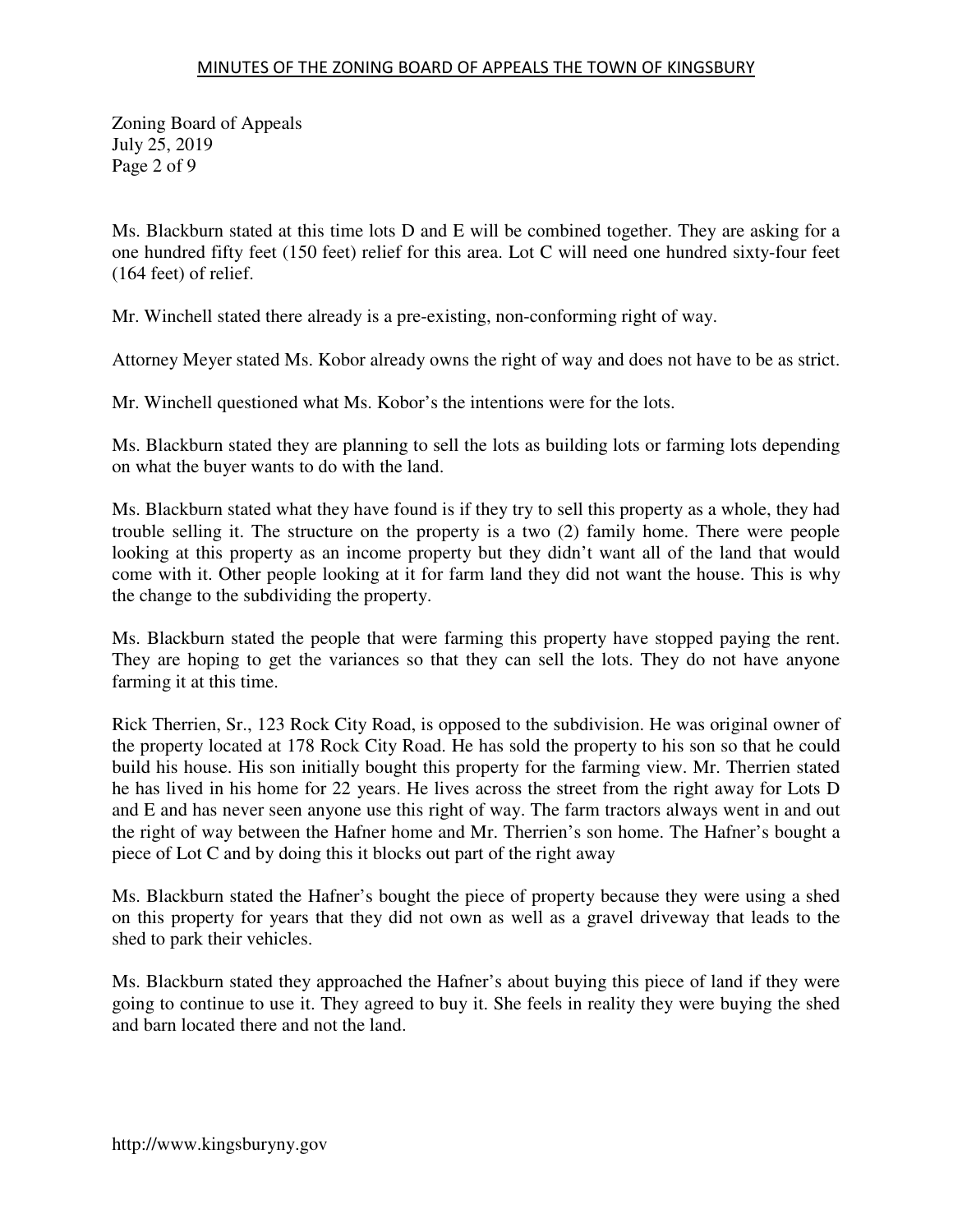Zoning Board of Appeals July 25, 2019 Page 3 of 9

Mr. Therrien stated they would like to see this property stay as farm land. He is worried about not only houses being built but also, a developer coming in and building multiple dwellings on the lots.

Ms. Blackburn stated she a sister in law to Ms. Kobor and is also a real estate agent that would be listing the properties and the sale of the properties. Her plan is to call Todd Beadnell who owns property boarding this property to see if they would be interested in buying any of the proposed subdivision.

Ms. Blackburn stated the house has two (2) apartments in. There is one tenant living there now. She does have someone interested in buying just the house.

Discussion ensued with questions being answered by the applicant.

After further discussion among the Board the following resolution was put forward.

## **ZONING BOARD OF APPEALS OF THE TOWN OF KINGSBURY COUNTY OF WASHINGTON, STATE OF NEW YORK**

Resolution No. 1 of July 25, 2019 Adopted July 25, 2019

Introduced by SCOTT WINCHELL who moved its adoption

Seconded by BRIAN HEASLEY

## **RESOLUTION DENYING AREA VARIANCES REQUESTED BY LAUREEN KOBOR**

**WHEREAS**, pursuant to the Chapter 280 of the Code of the Town of Kingsbury, the Town of Kingsbury Zoning Board of Appeals (hereafter the "ZBA") is authorized and empowered issue variances in accordance with said Zoning Ordinance and Section 267-b of the Town Law;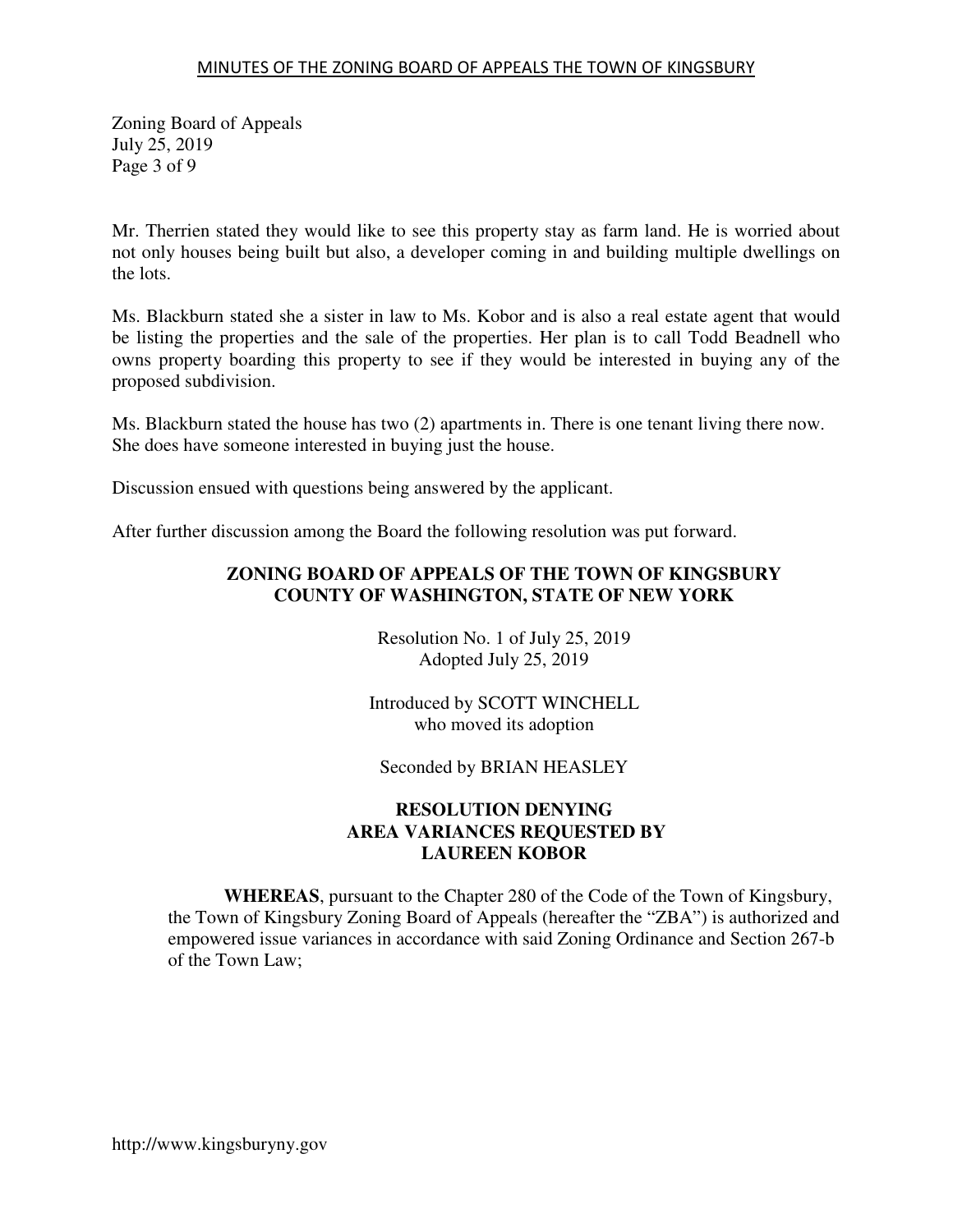Zoning Board of Appeals July 25, 2019 Page 4 of 9

> **WHEREAS,** Laureen Kobor (hereafter the "Applicant"), has requested area variances relative to the lot width requirements for their property located at 23 Powhida Way, Town of Kingsbury, identified as Tax Map Number 129.-3-26.1, where two hundred (200) foot lot width is required in the RA-1A, Residential-Agriculture Zoning District and they are looking to subdivide the property into four lots, two of which will have lot widths requiring variances; and

**WHEREAS**, the Applicants request requires two variances from the lot width requirements found in Section 280-21 G (1) of the Code of the Town of Kingsbury, whereby a minimum of two hundred (200) feet is required and lot widths of thirty-six (36) feet, and fifty (50) are proposed; and

**WHEREAS**, in accordance with the State Environmental Quality Review Act (hereafter "SEQRA"), the requested variance is a Type II action; and

**WHEREAS**, a public hearing was duly held on the requested variances at which time the Applicant and members of the public were entitled to comment on the requested variances; and

**WHEREAS**, the ZBA has reviewed the Application and supporting materials, and has taken into consideration the comments from the public, and has reviewed the criteria found in Town Law Section 267-b.

#### **NOW THEREFORE BE IT RESOLVED**:

 Section 1. Considering the area variance requirements, in considering the benefit to the Applicant if the variance is granted, as weighed against the detriment to the health, safety and welfare of the neighborhood or community by such grant, while noting that the ZBA must grant the minimum variance that it shall deem necessary and adequate and at the same time preserve and protect the character of the neighborhood and the health, safety and welfare of the community, the ZBA hereby DENIES the application and finds the following:

(a) Will an undesirable change be produced in the character of the neighborhood or will a detriment to nearby properties be created by the granting of the area variance?

Yes, the lack of sufficient road frontage, 150 feet short of minimum, and unknown future development plans will produce and undesirable change in the character of the neighborhood.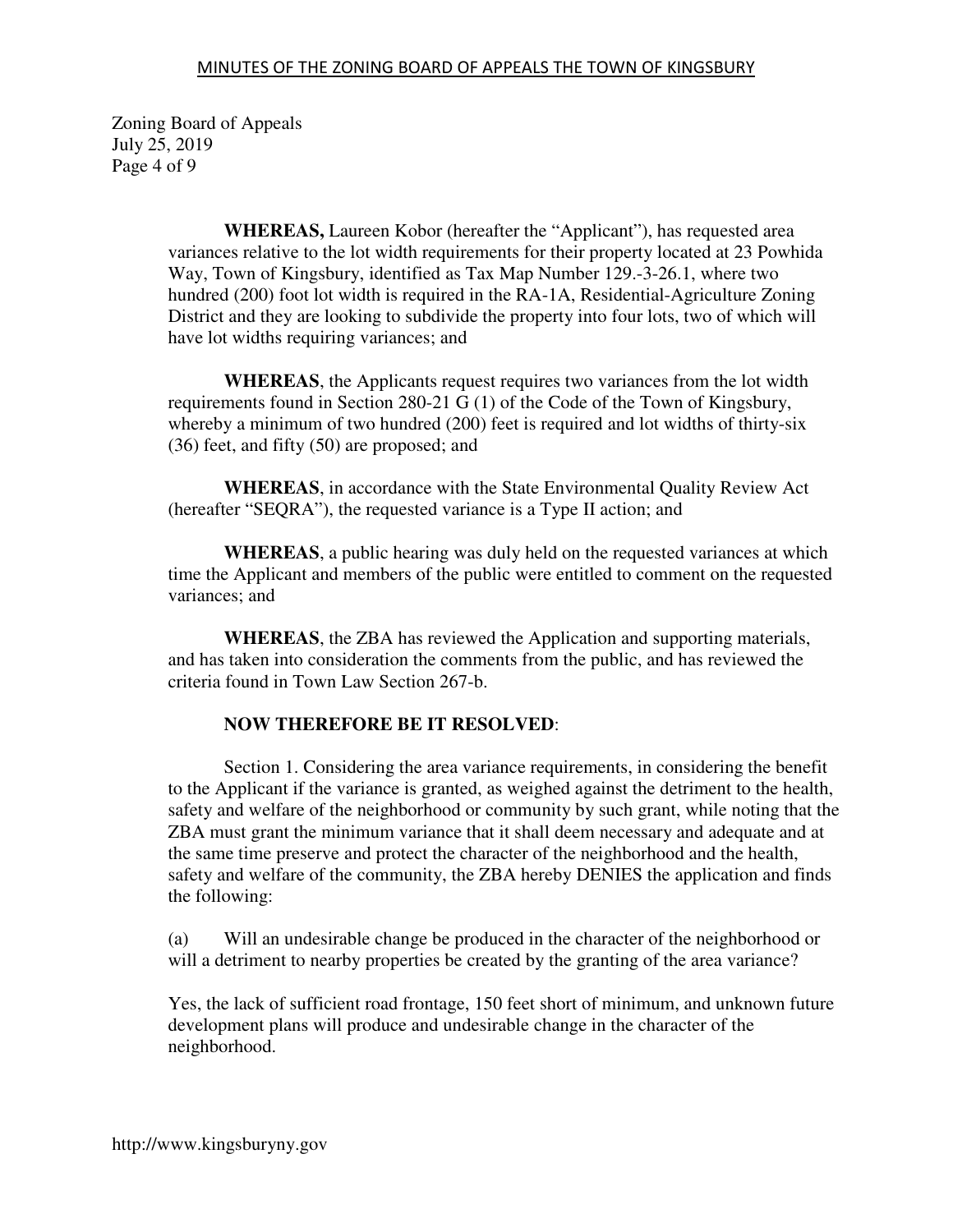Zoning Board of Appeals July 25, 2019 Page 5 of 9

> (b) Can the benefit sought by the applicant be achieved by some method, feasible for the applicant to pursue, other than through an area variance?

Yes, the benefit can be achieved through other means. The cost may be high, but it is possible nonetheless.

(c) Is the requested area variance substantial?

Yes, they are requesting very large variances on half of the lots proposed.

(d) Will the proposed variance have an adverse effect or impact on the physical or environmental conditions in the neighborhood or district?

Yes, the proposed variance would possibly have an adverse impact.

(e) Was the alleged difficulty self-created?

Yes, there is no need to subdivide the property in the manner proposed.

Section 2. This resolution shall take effect immediately.

ROLL CALL VOTE

PRESENT: Hank LaFountain, Chairman - AYE Katherine Henley – AYE Brian Heasley – AYE Scott Winchell - AYE Michelle Wood - AYE

AYES: 4 NAYS: ABSTAIN: 0 ABSENT 3 (Rich Hogan, Sondra Michaud and Bill Whipple)

**2. Jennifer Madison**, owner of Tax Map # 154.7-1-49, commonly known as 101 Martindale Avenue, Hudson Falls, Town of Kingsbury, located in Zoning District, LDR– 25, Low Density Residential District is seeking an area variance to construct a garage with a front setback of 34 feet. The minimum required side setback is 40 feet in this Zoning District. Plans for proposal are available at Kingsbury Town Hall, 6 Michigan Street, Hudson Falls, New York during regular business hours.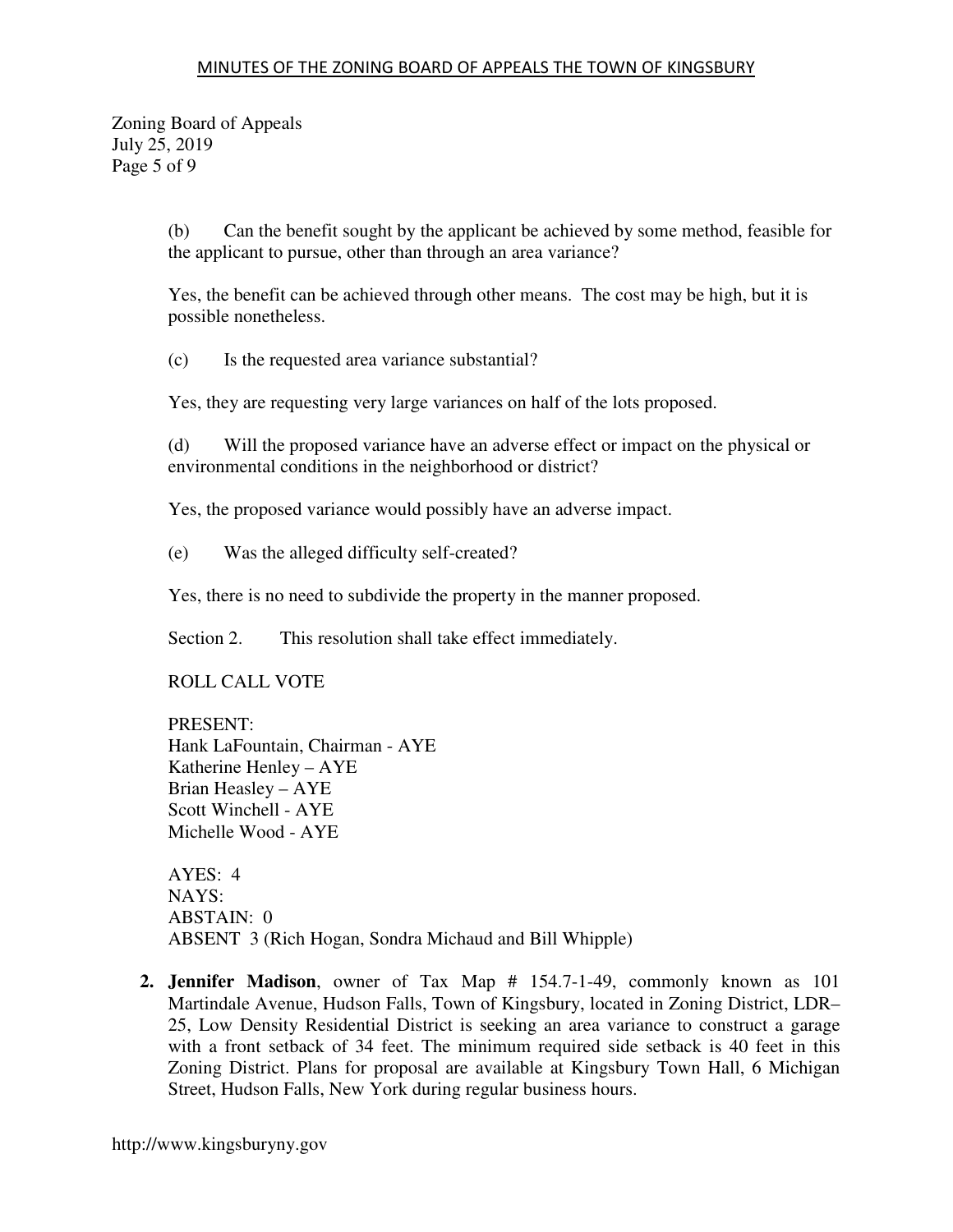Zoning Board of Appeals July 25, 2019 Page 6 of 9

Chairman LaFountain introduced Jennifer Madison and Mick O'Dalaigh to address the Board.

Ms. Madison stated she is looking for six (6) feet of relief on the front yard setback to build a garage. The front setback requirement is forty feet and they have thirty-four feet (34). There are other homes in the area like this.

Attorney Meyer questioned Ms. Madison if this measurement was from the property line or the side of the road.

Ms. Madison stated she was told to measure from the side of the road. The Pelkey property across the road from her has a 33' setback. She has talked to all of her neighbors and they do not have a problem with this proposal. The contractor and Todd Humiston were both at the location and agreed this would be the best solution.

Mr. Heasley questioned if there would be any plumbing or heat in the garage.

Ms. Madison and Mr. O'Dalaigh both responded there would be electricity in the garage only. They may add heat later on.

Mr. Winchell questioned if the electrical will come off the house panel

Mr. O'Dalaigh stated yes it would.

Chairman LaFountain stated for the record he has a list of neighbors who have signed off on this proposal. (A copy is attached.)

Discussion ensued with questions being answered by the applicant.

After further discussion among the Board the following resolution was put forward.

#### **ZONING BOARD OF APPEALS OF THE TOWN OF KINGSBURY COUNTY OF WASHINGTON, STATE OF NEW YORK**

Resolution No. 2 of July 25, 2019 Adopted July 25, 2019

Introduced by MICHELLE WOOD who moved its adoption

http://www.kingsburyny.gov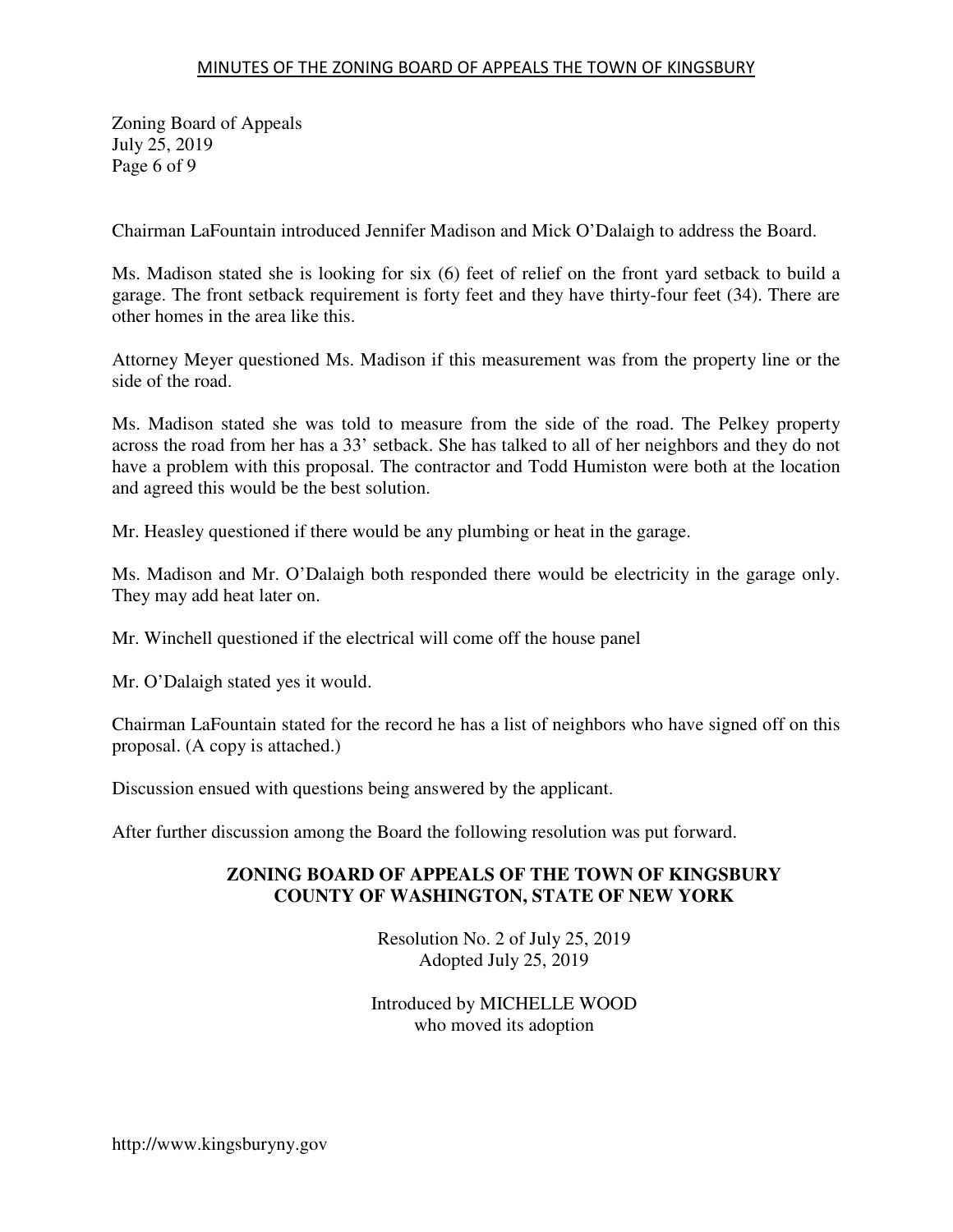Zoning Board of Appeals July 25, 2019 Page 7 of 9

#### **ZONING BOARD OF APPEALS OF THE TOWN OF KINGSBURY COUNTY OF WASHINGTON, STATE OF NEW YORK**

Resolution No. 2 of July 25, 2019 Adopted July 25, 2019

Introduced by MICHELLE WOOD who moved its adoption

Seconded by KATHERINE HENLEY

### **RESOLUTION APPROVING AREA VARIANCE REQUESTED BY JENNIFER MADISON**

**WHEREAS**, pursuant to the Chapter 280 of the Code of the Town of Kingsbury, the Town of Kingsbury Zoning Board of Appeals (hereafter the "ZBA") is authorized and empowered issue variances in accordance with said Zoning Ordinance and Section 267-b of the Town Law;

**WHEREAS,** Jennifer Madison (hereafter the "Applicant"), has requested an area variance relative to the front yard setback for the construction of a garage on their property located at 101 Martindale Street, Town of Kingsbury, identified as Tax Map Number 154.7-1-49, where a forty (40) foot front yard setback is required in the LDR-25, Low Density Residential Zoning District and in the front yard and they are looking to construct a two car garage with a front yard setback of thirty four (34) feet; and

**WHEREAS**, the Applicants request requires one variance from the front yard setback requirements found in Section 280-22 G (2) of the Code of the Town of Kingsbury, whereby a minimum of forty (40) feet is required and the applicant is requesting six (6) of relief; and

**WHEREAS**, in accordance with the State Environmental Quality Review Act (hereafter "SEQRA"), the requested variance is a Type II action; and

**WHEREAS**, a public hearing was duly held on the requested variances at which time the Applicant and members of the public were entitled to comment on the requested variances; and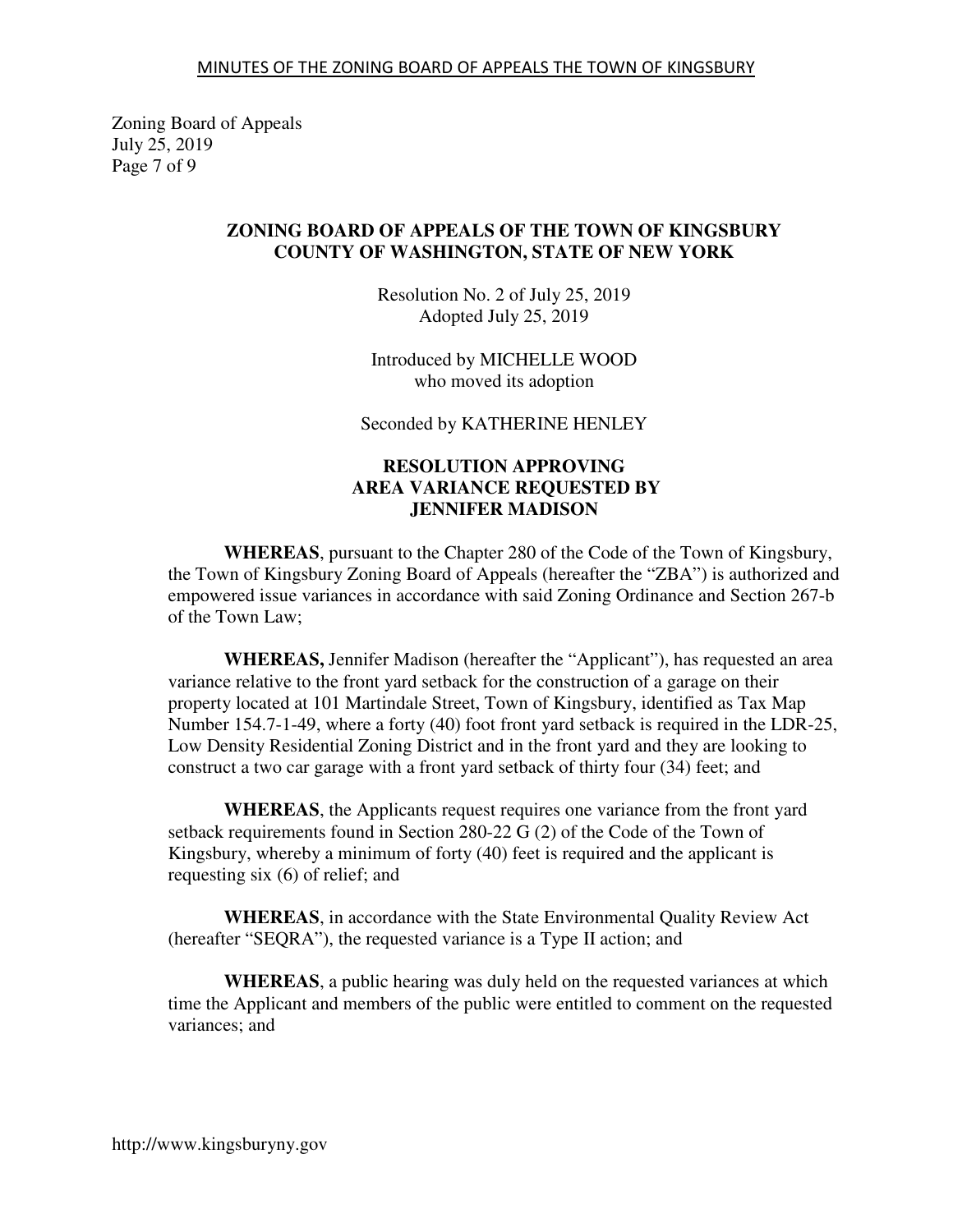Zoning Board of Appeals July 25, 2019 Page 8 of 9

> **WHEREAS**, the ZBA has reviewed the Application and supporting materials, and has taken into consideration the comments from the public, and has reviewed the criteria found in Town Law Section 267-b.

## **NOW THEREFORE BE IT RESOLVED**:

 Section 1. Considering the area variance requirements, in considering the benefit to the Applicant if the variance is granted, as weighed against the detriment to the health, safety and welfare of the neighborhood or community by such grant, while noting that the ZBA must grant the minimum variance that it shall deem necessary and adequate and at the same time preserve and protect the character of the neighborhood and the health, safety and welfare of the community, the ZBA hereby APPROVES the application and finds the following:

(a) Will an undesirable change be produced in the character of the neighborhood or will a detriment to nearby properties be created by the granting of the area variance?

No, the proposal fits within the character of the neighborhood.

(b) Can the benefit sought by the applicant be achieved by some method, feasible for the applicant to pursue, other than through an area variance?

No, the Applicant reviewed and discussed all possible options and none are feasible.

(c) Is the requested area variance substantial?

No, the requested variance is for only four (4) feet.

(d) Will the proposed variance have an adverse effect or impact on the physical or environmental conditions in the neighborhood or district?

No, it is consistent with the neighbor and adjoining properties.

(e) Was the alleged difficulty self-created?

Yes, the applicant is requesting relief.

Section 2. This resolution shall take effect immediately.